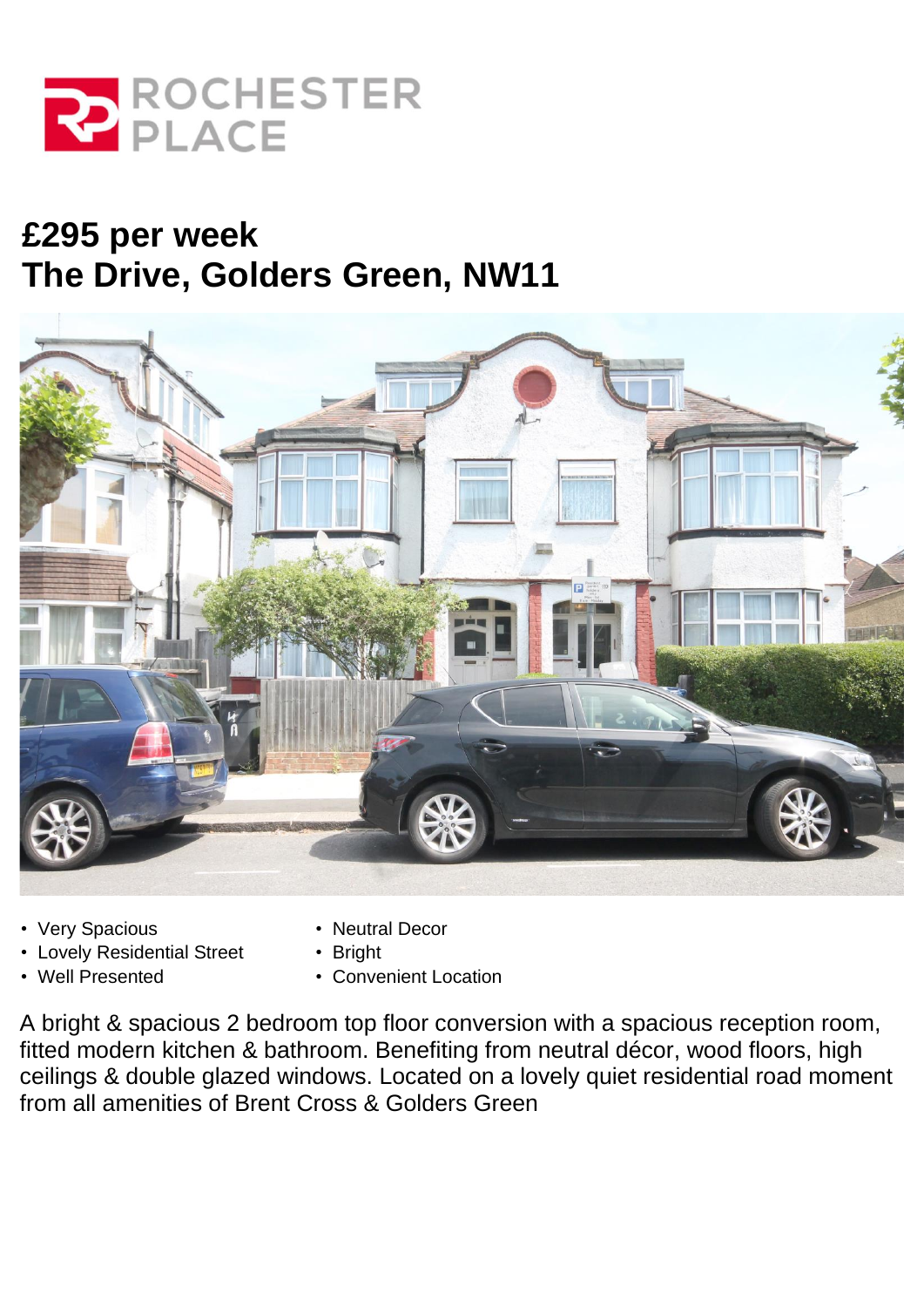## **The Drive, Golders Green, NW11**

| Environmental Impact (CO) Rating                    |   |    |   |                                   |                              |
|-----------------------------------------------------|---|----|---|-----------------------------------|------------------------------|
|                                                     |   |    |   |                                   | Current Potential            |
| Very environmentally friendly - lower CO2 emissions |   |    |   | . The statues can't be dealered   | To the sales sect in degrees |
| $(92-100)$ $\sqrt{2}$                               |   |    |   |                                   |                              |
| $(81-91)$                                           | В |    |   |                                   |                              |
| $(69-80)$                                           | C |    |   |                                   |                              |
| $(55-68)$                                           |   | D) |   |                                   |                              |
| $(39-54)$                                           |   | 屓  |   |                                   |                              |
| $(21-38)$                                           |   |    | F |                                   |                              |
| $(1-20)$                                            |   |    | G |                                   |                              |
| Not environmentally friendly - higher CO2 emissions |   |    |   |                                   |                              |
| <b>England, Scotland &amp; Wales</b>                |   |    |   | <b>EU Directive</b><br>2002/91/EC |                              |

**-** *-* -

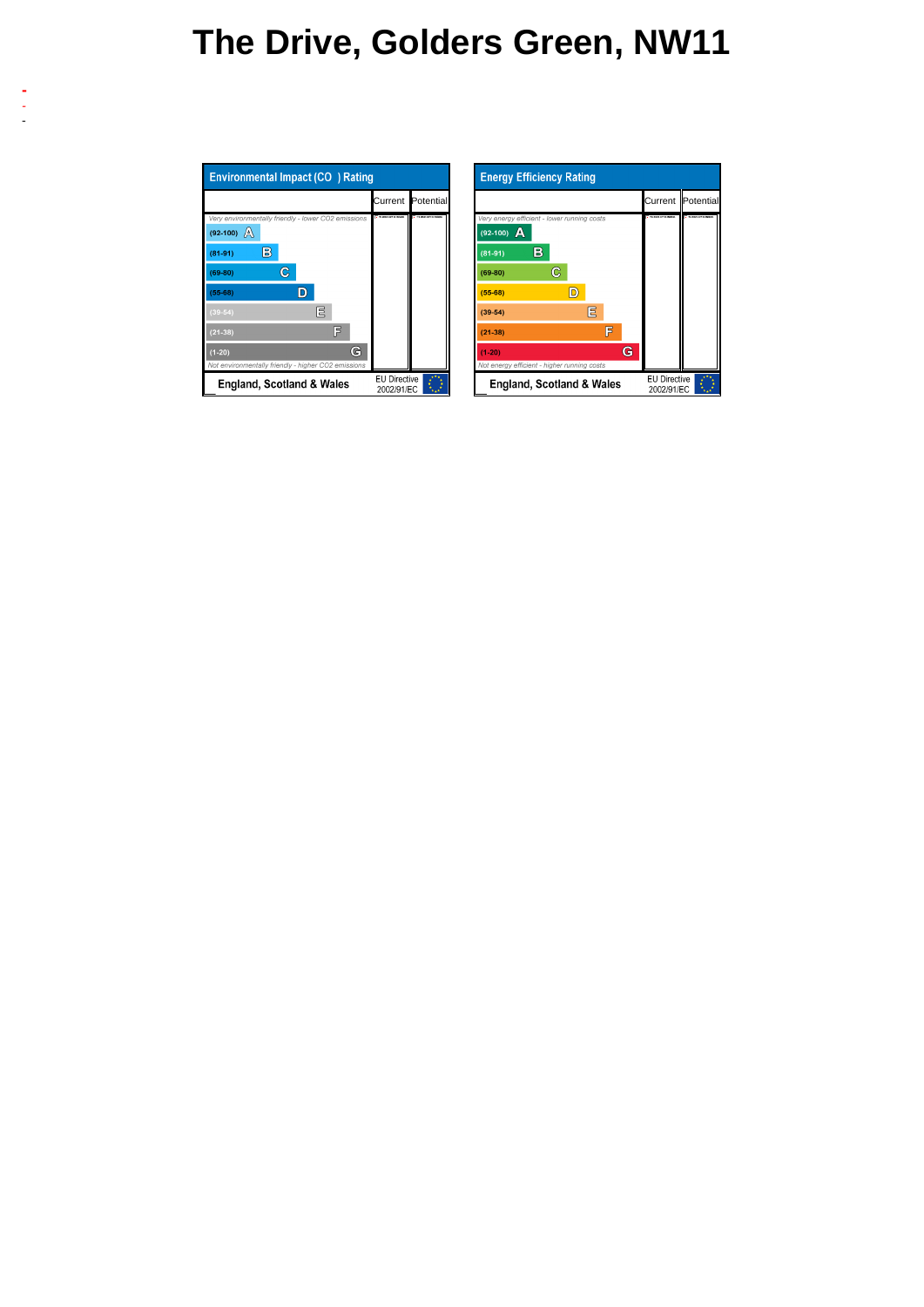